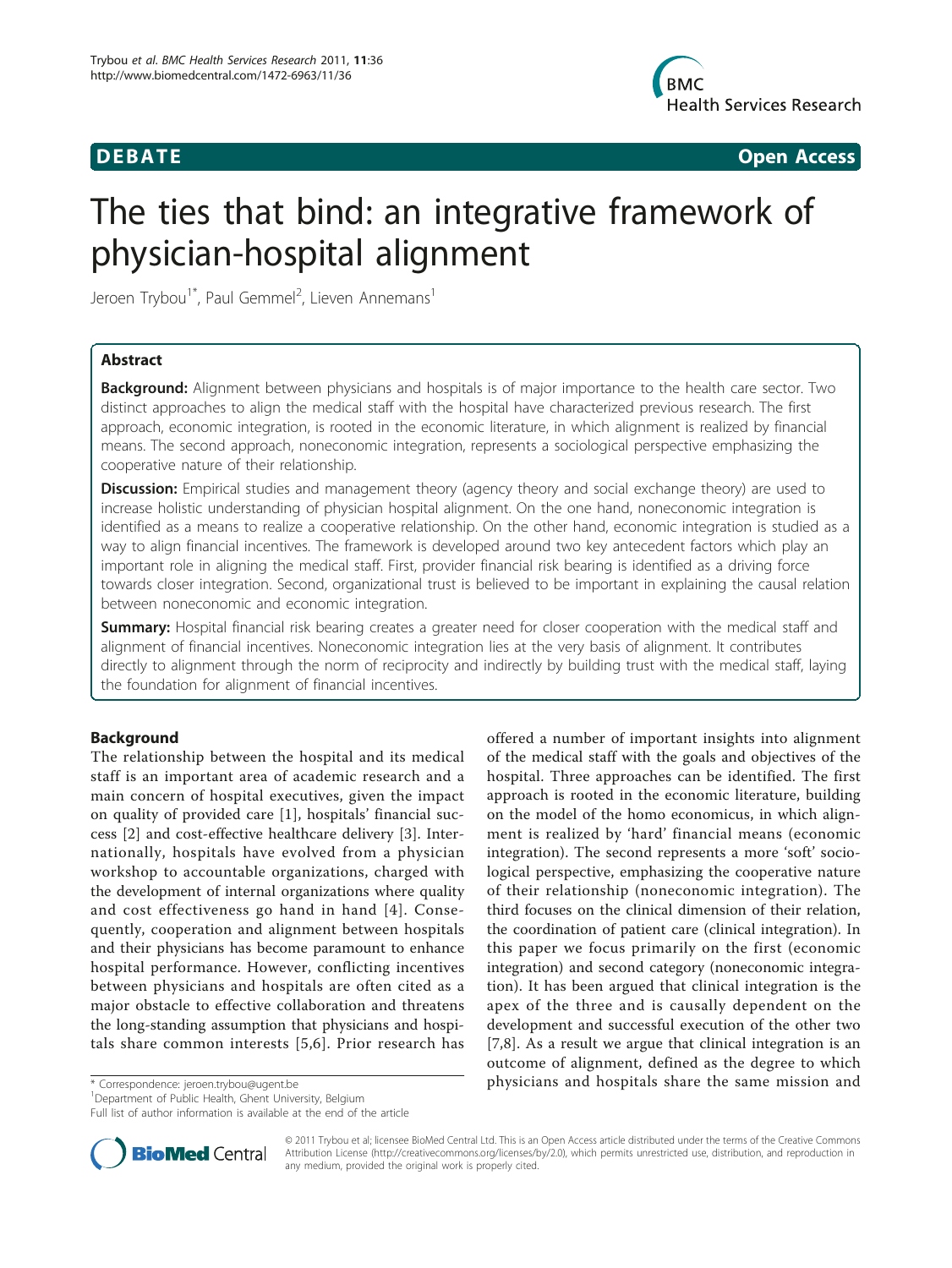vision, goals and objectives, and strategies, and work toward their accomplishment [[9\]](#page-4-0).

In this paper we focus on the importance of an effective, high quality relationship between hospitals and their medical staff resulting in increased alignment between both. Up to now there has not been an attempt to integrate the sociological perspective with the economic insights. We attempt to address this knowledge gap by developing a conceptual framework resulting in a practical and holistic understanding of physician hospital alignment. The model as depicted in figure 1 proposes relationships between important antecedents and physician hospital integration. First, provider financial risk bearing is identified as the main reason for increased integration between hospitals and their medical staff. However, because physicians mostly operate in a group setting, physician's individual financial risk bearing is pooled at the group level. Consequently it is important to incorporate physician financial risk bearing at the individual - and the group level. Furthermore, we argue that both integration strategies should be seen as complementary, rather than isolated strategies as there is an anticipated causal effect between both. As such, this paper proceeds previous work and deals with Granovetter's embeddedness paradigm that an inquiry focusing solely on economic or social aspects is not an accurate view [[10\]](#page-4-0). Accordingly, next to risk-antecedent, representing the economic perspective, the sociological perspective - represented by trust - has been included when investigating physician-hospital alignment. More specifically, we argue that by building trust through non-economic integration strategies, increased financial risk sharing between both can be realized.

However, it should be noted that when alignment is considered as a development process in a longitudinal sense, outcomes can cause feedback and have a recursive relationship with the integration strategies. Similarly, economic integration also influences hospital and physician risk bearing. Therefore, we note that this model is a partial model and cannot represent all possible antecedents and consequences of physician hospital integration.

# **Discussion**

# Theoretical background

Several theories have been developed that offer useful insights in the complex, interdependent relationship between hospitals and physicians. This paper draws on agency theory [[11\]](#page-4-0) and social exchange theory [[12](#page-4-0)] to increase understanding of the mechanisms used to align their interests. The principal goal of agency theory is to determine the most efficient contract which is considered a highly relevant aspect of our research problem. Specifically, agency theory describes the dilemma present when a principal engages another party, the agent, to perform a service. The agent does not have exactly the same objectives or motivations as the principal and does not necessarily act in the best interest of the principal. The principal goal of agency theory is to determine the most efficient contract using a unique framework based on outcome uncertainty, the associated financial risk and information asymmetry. Consequently, the principles of agency theory provide a useful framework to study economic integration strategies [\[13](#page-4-0),[14](#page-4-0)]. Although agency theory can be described as one of the most influential and widely used theories to study

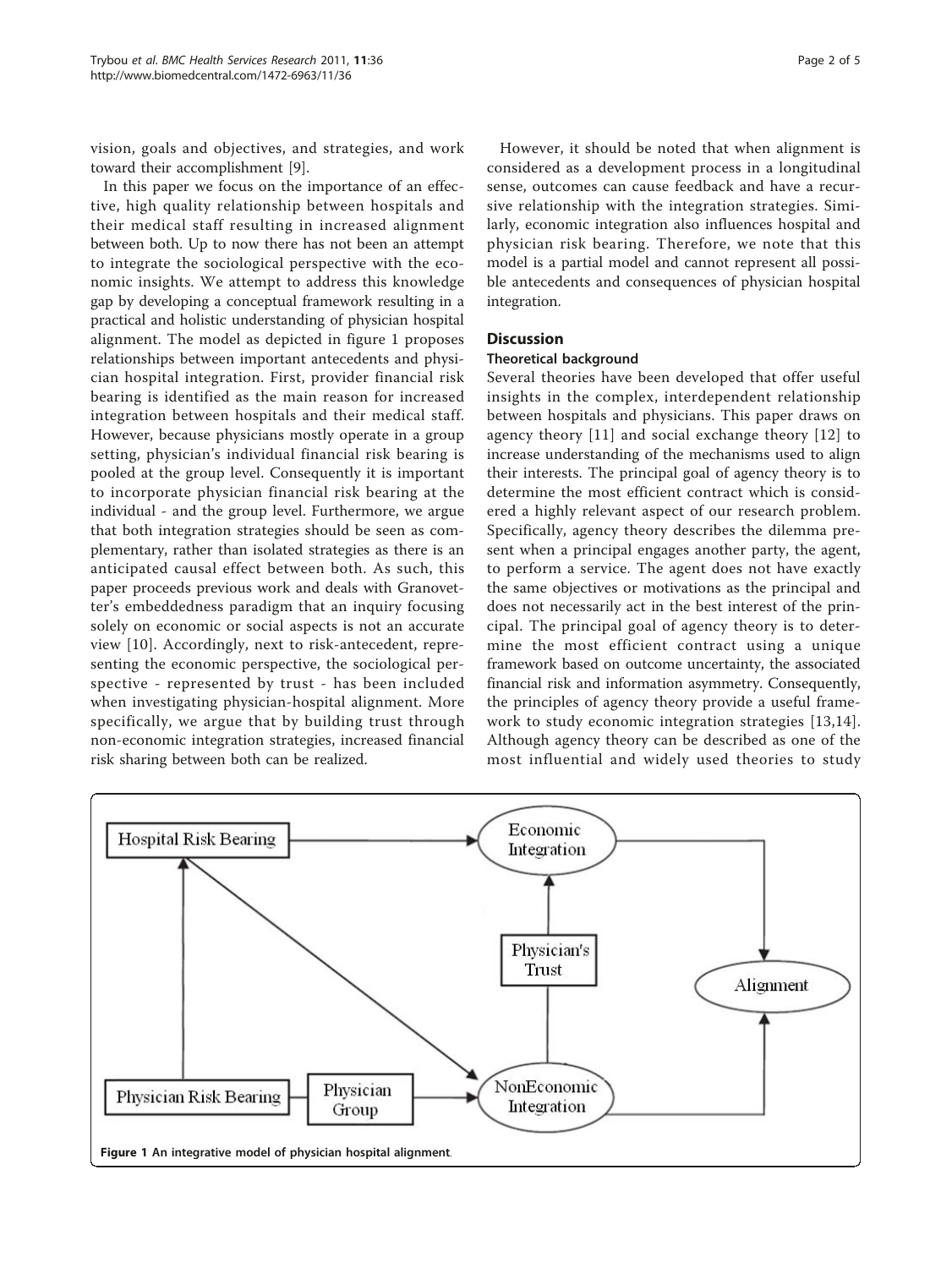problems of relationships with a cooperative structure, additional theories can help to capture the greater complexity and improves understanding [\[11](#page-4-0)]. More specifically, in case of physician hospital alignment, the importance of noneconomic integration strategies is difficult to capture with the agency theory framework. We argue that social exchange theory can be a very useful perspective for the study of these non-economic integration strategies. According to this theory organizational members tend to reciprocate beneficial treatment they receive with positive work-related behavior and tend to reciprocate detrimental treatment they receive with negative work-related behavior [[12,15\]](#page-4-0). In this sense, a good underlying cooperative relationship with the medical staff leads to increased alignment.

# The need for alignment

Internationally, hospitals are confronted with continuous pressures to contain costs and simultaneously improve health care quality. As a consequence, the relationship between hospitals and their medical staff has changed significantly over the past several decades. Traditionally physicians have been relatively independent of hospitals and have used them as workshops in which they carry out their professional services. The Hospital Physician Relationship (HPR) was characterized by unique, symbiotic interdependence in which the two parties had compatible incentives to increase the volume of care using the latest technology, while maximizing the professional autonomy of the physician [[16\]](#page-4-0). This professional autonomy was reinforced by the fragmented financing system, which ignored the interrelatedness of the actions of physicians and hospitals in the treatment of their patients. Physicians were paid on a fee-forservice basis and hospitals were paid on the basis of costs incurred [\[17](#page-4-0)]. However, the financial relationship between hospitals and physicians has changed. Not only have margins declined due to increased complexity, rising costs and more restrictive reimbursement schemes [[18\]](#page-4-0), providers are also confronted with increased financial accountability for the delivered care, introduced by methods of prospective payment and forms of managed competition [\[19,20](#page-4-0)]. Furthermore, recognition that the health care system suffers from serious gaps in quality (i.e. medical errors, unnecessary differences in practice patterns and unintended variation in outcomes) has stimulated a broad array of public-, and private-sector initiatives to improve performance [[21\]](#page-4-0). Accreditation, public reporting of hospital quality and value based purchasing (i.e. pay for quality) have become the locus of debate and have emerged as widely advocated strategies [[22\]](#page-4-0). As a result, hospitals and physicians are no longer insulated from the financial consequences of their decisions. Finally, next to the degree of provider financial risk installed by the base compensation scheme and regulatory framework the degree of risk assumed by the hospital also depends on the alignment of incentives with the medical staff [[23](#page-4-0)]. Given the physician autonomy in medical decision making, the medical staff controls many patient care decisions that influence hospital costs and quality, and by extension hospital financial performance. Consequently the degree of risk assumed by the hospital also depends on the alignment of incentives with the medical staff. More specifically, in the situations where the hospital bears a certain degree of financial risk (e.g. per case payment) and the medical staff's financial responsibility for their actions remains obsolete or limited (e.g. fee-for-service) the hospital's risk is considerably increased.

# The medical group level

Previous research on physician incentives identified the size and compensation structure of the medical group as an important matter to the risk distribution problem inherent to health care delivery. The group level creates an important possibility to limit individual financial risk by pooling the risk within the group. This results in 'risk pools' which can be described as a number of physicians that are paid collectively and thus share financial risk for the cost of patient care [[24](#page-4-0)]. As the individual physicians are sometimes paid on a different basis than the group, a risk adjustment can be made at the individual practitioner level. Therefore, risk assumption may operate at different levels in organizational settings, the first via a group effect and the latter at the individual physician level [\[25](#page-4-0),[26](#page-4-0)]. We argue that this group level has an important buffering effect in aligning financial incentives between the hospital and the medical staff. In a similar vein, the recent discussion in the US about the role of accountable care organizations in future health care delivery reflects our argument. This new type of organization is built around providers and differs from historical managed care organizations (primarily health maintenance organizations). Rather than holding insurers at full financial risk for the cost of care these organizations focus on provider financial risk bearing at the group level [[27](#page-4-0)].

#### Noneconomic Integration

Theoretically rooted in social exchange theory, noneconomic integration strategies aim at optimizing the working relationship between the hospital and the medical staff. Research focusing on these strategies suggests that more emphasis should be placed on the underlying cooperative aspects of their relationship instead of the contractual, economic ties [\[9](#page-4-0)]. Within previous research, a distinction can be drawn between administrative linkages related to shared decision making and operational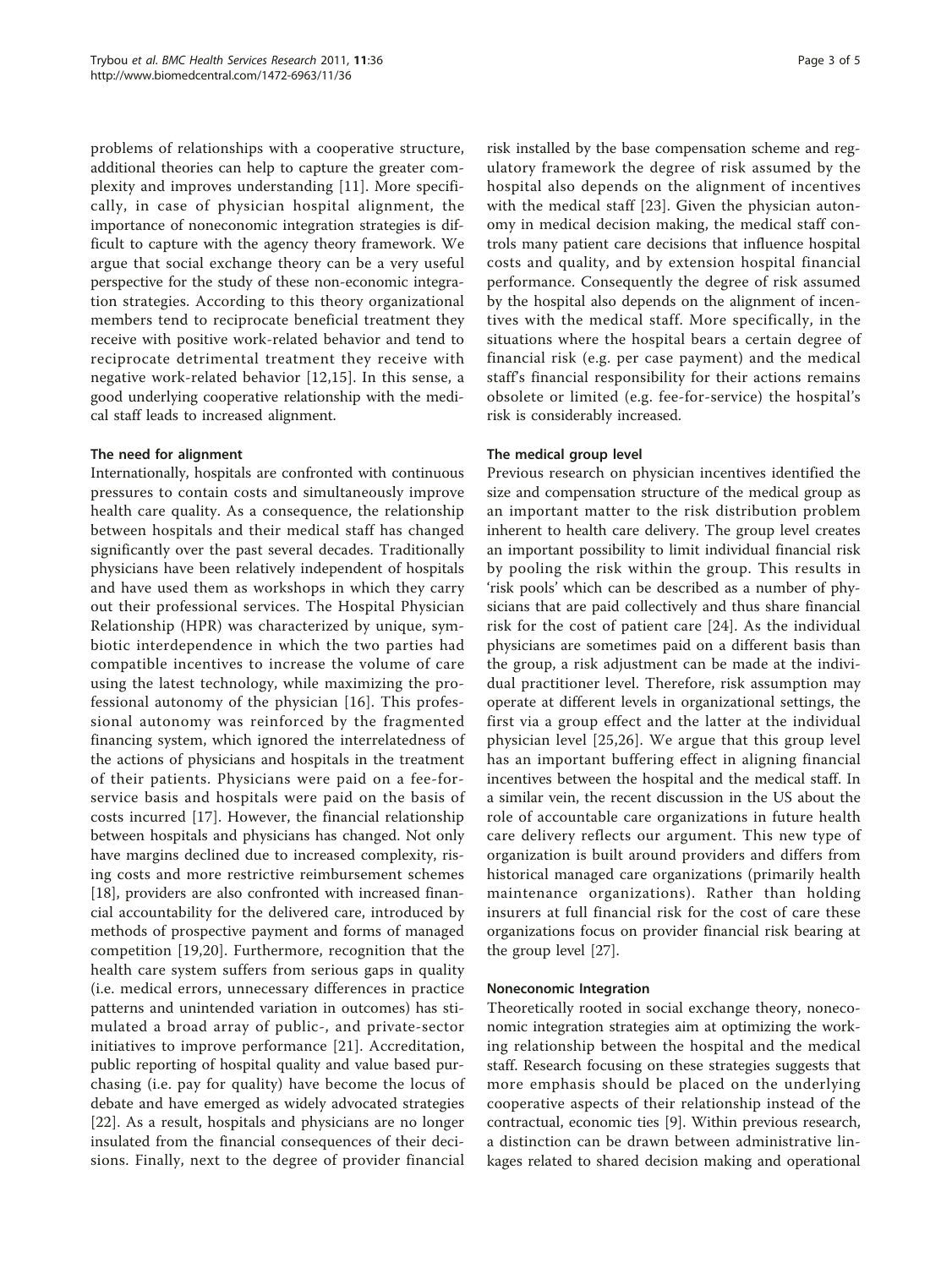linkages focusing on supporting physicians in practicing medicine. First, it has been argued that physician involvement in planning and decision making holds a great promise for aligning hospital and physician interests [[28\]](#page-4-0). This form of noneconomic integration is believed to increase their fiduciary responsibility and exposure to tough decisions, both of which are likely to increase physician sensitivity to hospital performance and the creation of a more cooperative decision-making environment [\[29](#page-4-0)]. Second, aiming at the provision of value-added contributions to the physician(group), operational support can be a valuable instrument to increase alignment. It allows the physicians to operate more effectively and efficiently in a complex and changing healthcare environment in which they have to deal with a myriad of demands. These operational linkages create true interdependence by providing valued resources to the physician group, which results in increased organizational commitment from the physicians receiving these resources [\[30\]](#page-4-0).

# Economic Integration

Building further on the agency framework, we now concentrate on shared risk and gains in order to realize alignment. Within previous research, the question how financial incentives affect physician decision-making has been frequently addressed and it is widely believed that the method of payment of physicians affects their clinical and professional behavior [\[31](#page-4-0)]. However, we argue that the analysis of financial incentives cannot be separated from the base compensation scheme by which the providers are paid. This base compensation scheme creates its own incentives, which the supplemental economic incentives reinforce or counteract to realize increased alignment [[32](#page-4-0)]. Consequently, the effect and use of economic incentives varies according to this base compensation. Given the variance in base compensation, this makes a review and interpretation of the findings about the effect of economic integration strategies difficult. We respond to this challenge by incorporating the macro level into the model by the risk antecedent. Based on agency theory, we argue that the base compensation scheme results in a varying risk distribution to the hospital and physician, on which supplementary economic alignment can be realized by a financial agreement (e.g. gainsharing and physician ownership).

# Organizational Trust

Next to risk, organizational trust lies at the heart of the management field and is vital in examining the principal-professional exchange [[33\]](#page-4-0). In case of the hospital physician relationship, it is considered to be a social antecedent and critical concern of both parties [[9\]](#page-4-0). Trust can be described as the willingness to be vulnerable to actions of another party irrespective of the ability

to monitor or control that other party, making the risk antecedent, the driving force behind our conceptual framework, an essential component of trust [\[34,35](#page-4-0)]. Following agency theory, economic integration strategies give the possibility to align the interests of the physician by means of a contract. However, physicians may see little value added form their economic ties to hospitals. They even may view such connections as burdensome, if not antithetical to the traditional values of autonomy and freedom of external control [[36\]](#page-4-0). Therefore next to the assessment of the risk by weighing the likelihood of positive and negative outcomes that might occur, trust can be considered crucial in intensifying the economic ties with the medical staff. In our model, we conceptualize non-economic integration strategies as a complementary management approach, primarily rooted in social exchange theory. Trust has emerged as a central concept within this theory and it has consistently been found as an outcome of co-operative behavior [[37\]](#page-4-0). Therefore, we argue that by including trust as an antecedent to alignment we increase significantly the explanatory power of our model.

#### Summary

The purpose of this article was to rethink physician hospital alignment. It extends current research by developing a conceptual framework incorporating both economic and noneconomic alignment and the causal relationship between both. This conceptual framework synthesizes insights from the literature and provides a holistic understanding of the interdependent relationship between hospitals and their medical staff. In doing so, this study challenges scholars and practitioners to consider the complexity inherent to the alignment problem more holistically. Additionally it may provide guidance for future research from a variety of different disciplines.

Our discussion has shown that hospitals are charged with developing internal organizations where quality and cost effectiveness are at the center of their attention. Consequently the historical separation of administrative and clinical decision making is eliminated. Unfortunately, conflicting incentives between physicians and hospitals are often a major obstacle to effective collaboration and alignment of the medical staff with the hospital objectives and goals. In our paper we argue that noneconomic integration lies at the very basis of alignment. It contributes directly to alignment through the norm of reciprocity and indirectly by building trust with the medical staff, laying the foundation for alignment of financial incentives.

#### Acknowledgements

We sincerely thank Renaat Peleman and Walter Sermeus for their valuable recommendations and insightful comments on an earlier draft of this paper.